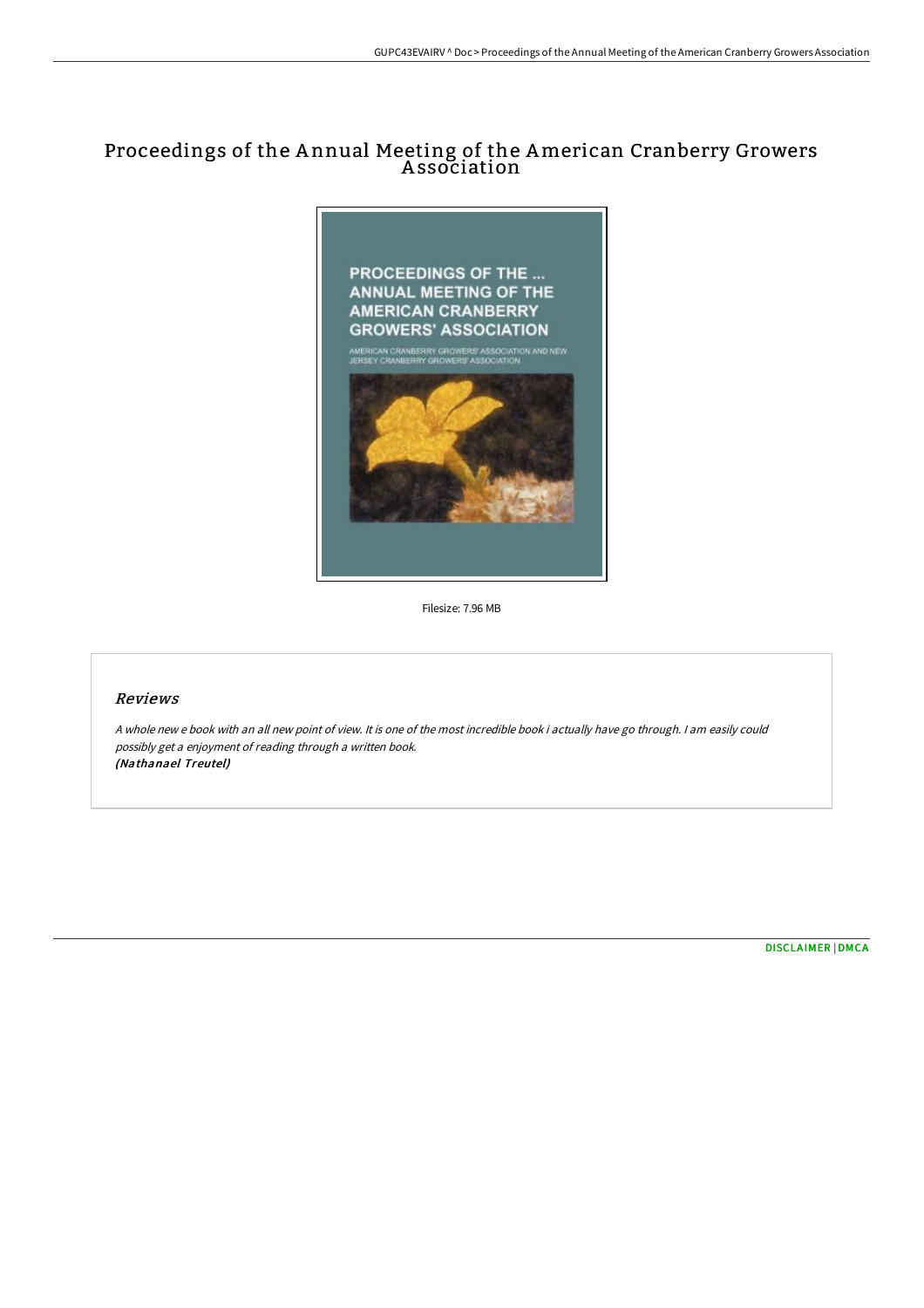## PROCEEDINGS OF THE ANNUAL MEETING OF THE AMERICAN CRANBERRY GROWERS ASSOCIATION



Rarebooksclub.com, United States, 2012. Paperback. Book Condition: New. 246 x 189 mm. Language: English . Brand New Book \*\*\*\*\* Print on Demand \*\*\*\*\*.This historic book may have numerous typos and missing text. Purchasers can download a free scanned copy of the original book (without typos) from the publisher. Not indexed. Not illustrated. 1883 Excerpt: .Report. Receipts--Dues and membership. 1893 \$205 00 Disbursements-- Balance due T easurer at last repoit, \$8 45 Paid printing bills and sundry expenses, 193 44 201 89 Balance on hand \$3 11 Messrs. Evans, Collings and Howell were appointed a committee to audit the Treasurer s accounts The committee reported that they had examined the accounts and vouchers, and found them correct. The following officers were elected for the ensuing year: President--Dr J H. Brakeley, Bordentown, N. J. First Vice-President--Hon. Theo Budd, Pemberton, N. J. Second Vice-President--C. I, . Holman, Lakewood, N. J. Secretary and Treasurer--A J. Rider, Trenton, N. J Representatives in N. J. State Board of Agriculture--A. J. Rider, Trenton, N. J; J. J. White, New Lisbon, N. J. Executive Committee--Theo. Budd, A. J. Rider, Rev. E. H. Durell, J. J. White. Corresponding Secretaries for Massachusetts--O. M. Holmes, Mashpee Mass.; Geo J Miller, Hyannis; W. H. Underwood, Harwich. Corresponding Secretary for Connecticut--D. C Spencer, Old Saybrook. Corresponding Secretary for Rhode Island Jno M Rounds, Providence. Corresponding Secretary for New York-Geo. Roe Raynor, Manorville Corresponding Secretary for Michigan--.S H. Comings. St. Joe. Corresponding Secretary for Wisconsin--R. C Treat, Meadow Valley. Corresponding Township Secretary for New fersey--See N. J. Crop Report A half-hour was then given to the subject of insects. Mr. Collings gave an account of his expedition with Prof. Smith after the August meeting, and confirmed the Professor s report that only grass was found in the stomachs of grasshoppers, and cranberry seeds in the...

 $\ensuremath{\boxdot}$ Read [Proceedings](http://techno-pub.tech/proceedings-of-the-annual-meeting-of-the-america.html) of the Annual Meeting of the American Cranberry Growers Association Online  $F(f)$ Download PDF [Proceedings](http://techno-pub.tech/proceedings-of-the-annual-meeting-of-the-america.html) of the Annual Meeting of the American Cranberry Growers Association